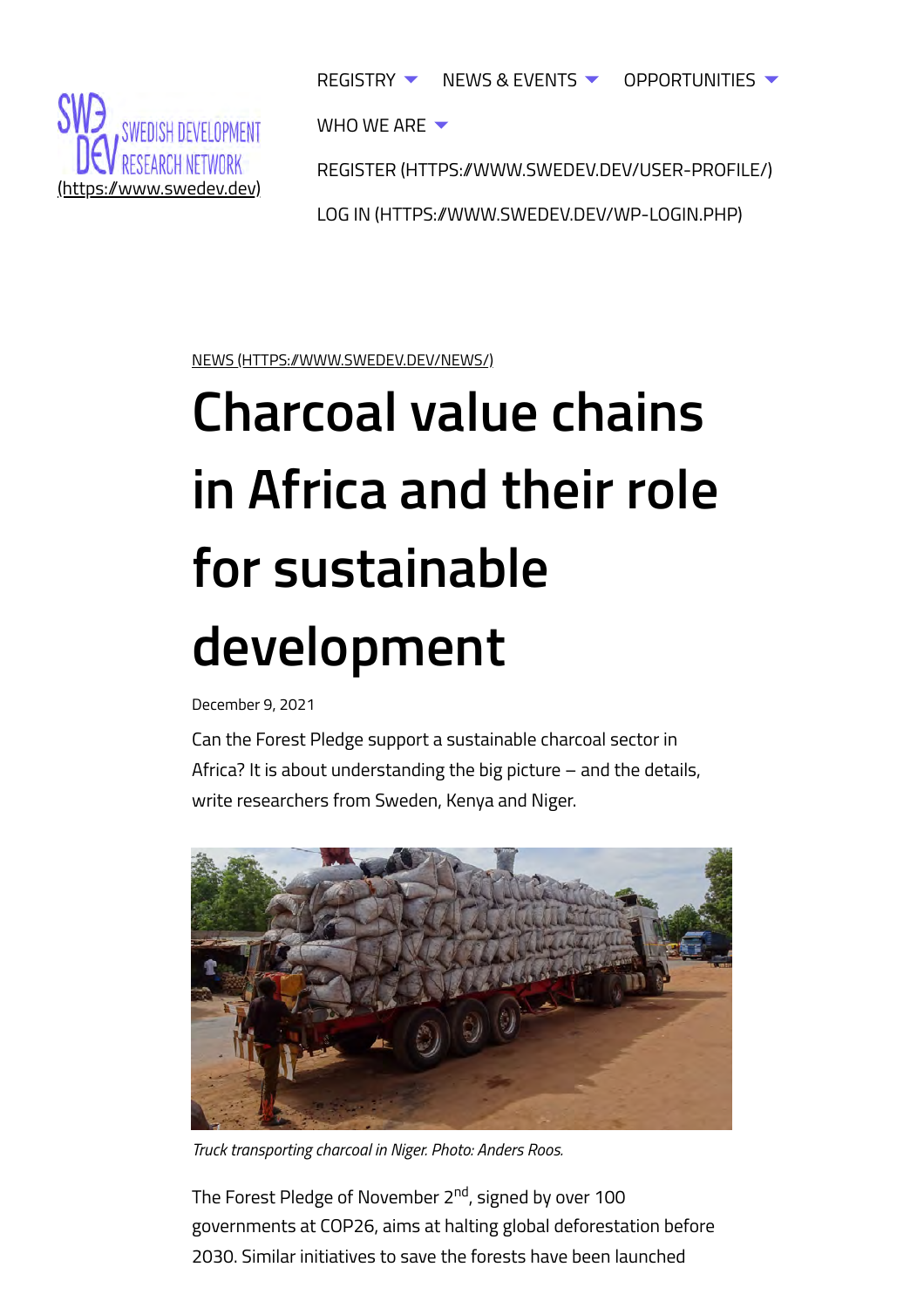before, and we can this time learn from past mistakes. For Africa, the charcoal sector will have a key role to play in the outcome of the Forest Pledge due to its size and role for livelihoods. To succeed this time, the campaign must seriously involve key stakeholders, apply sound management principles and study the linkages between the state of the forests and associated value chains.

Ninety percent of the harvested wood in Africa is used for energy. Charcoal consumption increases more than ordinary fuelwood and is 'a mega business' due to population growth and urbanisation. Charcoal is more energy dense compared to fuelwood, which makes it better suited for distribution to ever expanding cities – and to dry regions, such as the Sahel. Charcoal production causes forest *degradation*, although clearing land for farming is the leading driver behind the ongoing *deforestation* in Africa. Both men and women participate in different stages of the charcoal value chain, but the most powerful market actors are mostly men.

In a recent project, we studied charcoal value chains in Kenya using operations management models and participatory approaches. Charcoal production and trade generate small profit margins for most value chain actors and it is a labour intensive activity with low 'entry barriers'. However, producers and other value chain actors need several, often tacit, skills in their work and they adopt elaborated strategies for proper business performance. Charcoal incomes support several Sustainable Development Goals by reducing, if not eradicating, poverty and supporting basic livelihood needs, including paying school fees.

The charcoal enterprises operate in the informal economy and face a harsh business reality with limited alternatives for development. According to the producers, improvements can be achieved through larger charcoal kilns, improved product quality, and fewer accidents or kiln breakages that otherwise cause injuries and economic loss. Better prices can also be gained if producers by-pass intermediaries and sell directly to urban customers. Producers know very well that forests are retreating but they lack the mandate and incentives to implement sustainable forest practices. Local charcoal producing associations claim that communities should be entrusted with the task to regulate wood harvesting and undertake forest regeneration. Formal recognition and support to the charcoal sub-sector would be essential to streamline the operating environment, especially for the actors along the value chain.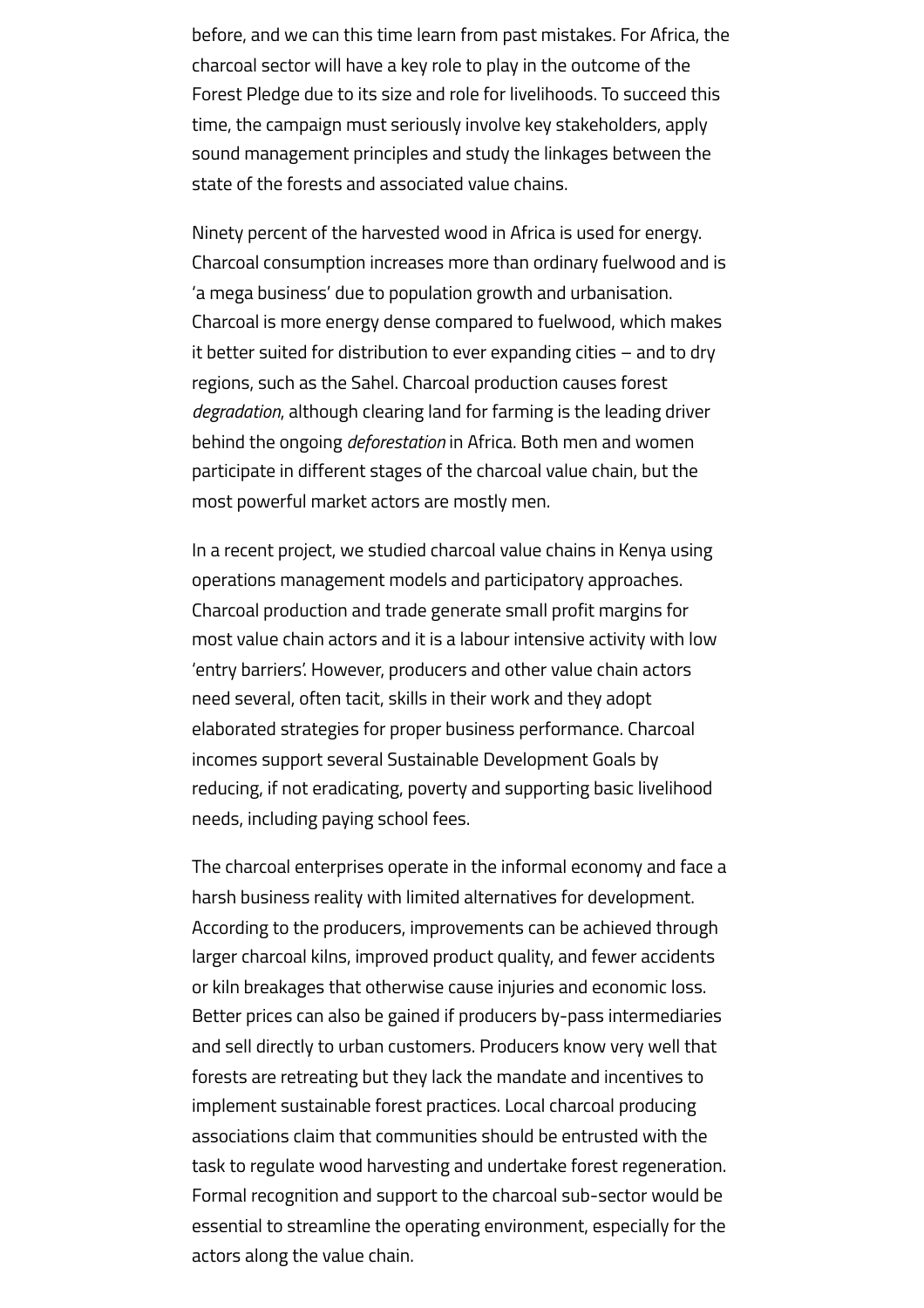*Alternative energy sources have serious drawbacks in terms of convenience, costs or reliability. The charcoal ban in Kenya therefore created a 'vicious policy feedback loop': Producers lost income, which affected livelihoods.*

However, there is a risk that policies follow a different direction. The reaction from policymakers to the increasing charcoal use could be to protect the African forests more vigorously, especially if the Forest Pledge do not consider key needs among charcoal customers and producers. Kenya implemented a 'Charcoal ban' in 2018, suppressing most trade and transport of charcoal in the country. However, the solution was not that straightforward. Charcoal is an affordable energy source and millions of low-income urban households rely on it. Alternative energy sources have serious drawbacks in terms of convenience, costs or reliability. The charcoal ban in Kenya therefore created a 'vicious policy feedback loop': Producers lost income, which affected livelihoods. Some families even had to take their children out of school when they could not afford to pay the school fees. Consumers, on the other hand, faced increased energy prices also with impacts on household budgets. And despite the ban, charcoal is still traded in Kenya, now by more powerful producers that can handle the new policy. Charcoal import from Uganda and Tanzania has also increased, so called 'leakage' when protection efforts in one country lead to more destruction abroad.

So what is the lesson for the coming activities under the Forest Pledge? How is the Pledge viewed by the millions of charcoal producers and consumers in Africa? This is not yet known but research suggests some criteria for more sustainable charcoal value chains in Africa:

1. Do not guess but get the facts right about forest uses and their roles for people's needs. Forest products are increasingly becoming traded commodities. Both forests and associated supply chains form the 'forest system' with a key role for poorer households. It is therefore important to map forest value chains and document their contribution to people's livelihoods.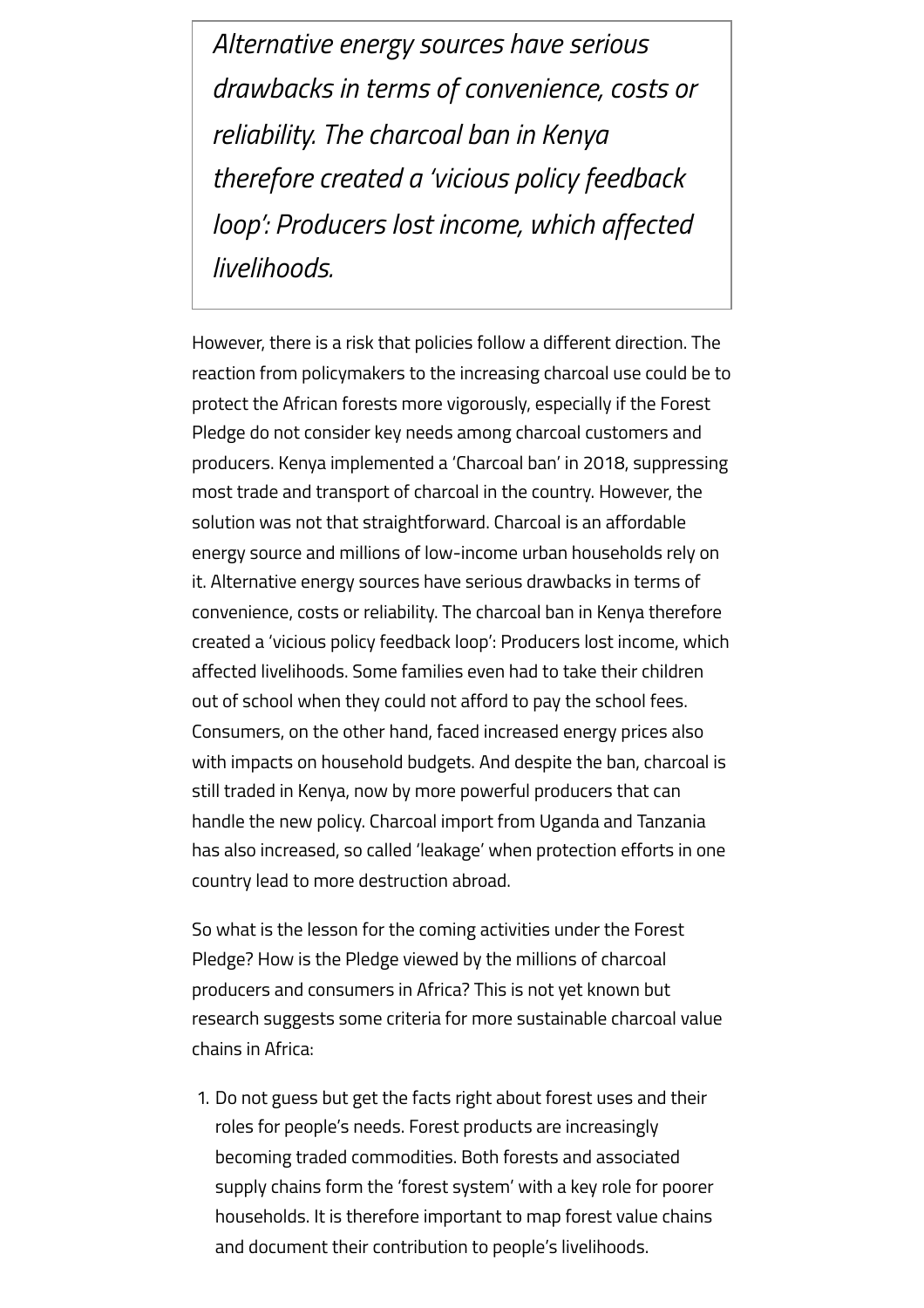2. Involve (seriously this time) key stakeholders in the discussions about forest governance in Africa. Unheard groups often belong to the most forest dependent, low-income sections of the population. These forest users hold first-hand knowledge about the complexity of forest use and trends, and they understand how forest protection can be combined with basic needs. 'Experts' should first tap into these insights before prescribing solutions – simply because it is the only fair, professional and effective way to reach the goals.

Our findings, based on communication with stakeholders, demonstrate the need to protect the forests. However, this must be linked with local empowerment and improvements in living conditions. The greatest underlying threat for the success of the Forest Pledge is not the ongoing forest loss itself – it is rather the underlying poverty and policies based on unfounded assumptions.

## **Written by:**

Anders Roos, *Department of Forest Economics, Swedish University of Agricultural Sciences, Uppsala*

Chemuku Wekesa, *Kenya Forestry Research Institute, Kenya*

Doris Mutta, *African Forest Forum, Kenya*

Mahamane Larwanou, *Université Abdou Moumouni de Niamey, Niger*

Godwin Kowero, *African Forest Forum, Kenya*

SHARE ON:

 Twitter (https://twitter.com/intent/tweet? [text=Charcoal+value+chains+in+Africa+and+their+role+for+sustainable+development&u](https://twitter.com/intent/tweet?text=Charcoal+value+chains+in+Africa+and+their+role+for+sustainable+development&url=https%3A%2F%2Fwww.swedev.dev%2Fcharcoal-value-chains-in-africa-and-their-role-for-sustainable-development%2F&via=Crunchify) value-chains-in-africa-and-their-role-for-sustainable-development%2F&via=Crunchify)

 [Facebook \(https://www.facebook.com/sharer/sharer.php?](https://www.facebook.com/sharer/sharer.php?u=https%3A%2F%2Fwww.swedev.dev%2Fcharcoal-value-chains-in-africa-and-their-role-for-sustainable-development%2F) u=https%3A%2F%2Fwww.swedev.dev%2Fcharcoal-valuechains-in-africa-and-their-role-for-sustainabledevelopment%2F)

**LinkedIn (https://www.linkedin.com/shareArticle?** mini=true&url=https%3A%2F%2Fwww.swedev.dev%2Fcharcoal-value-chains-in-africa-an for-sustainable[development%2F&title=Charcoal+value+chains+in+Africa+and+their+role+for+sustainabl](https://www.linkedin.com/shareArticle?mini=true&url=https%3A%2F%2Fwww.swedev.dev%2Fcharcoal-value-chains-in-africa-and-their-role-for-sustainable-development%2F&title=Charcoal+value+chains+in+Africa+and+their+role+for+sustainable+development)